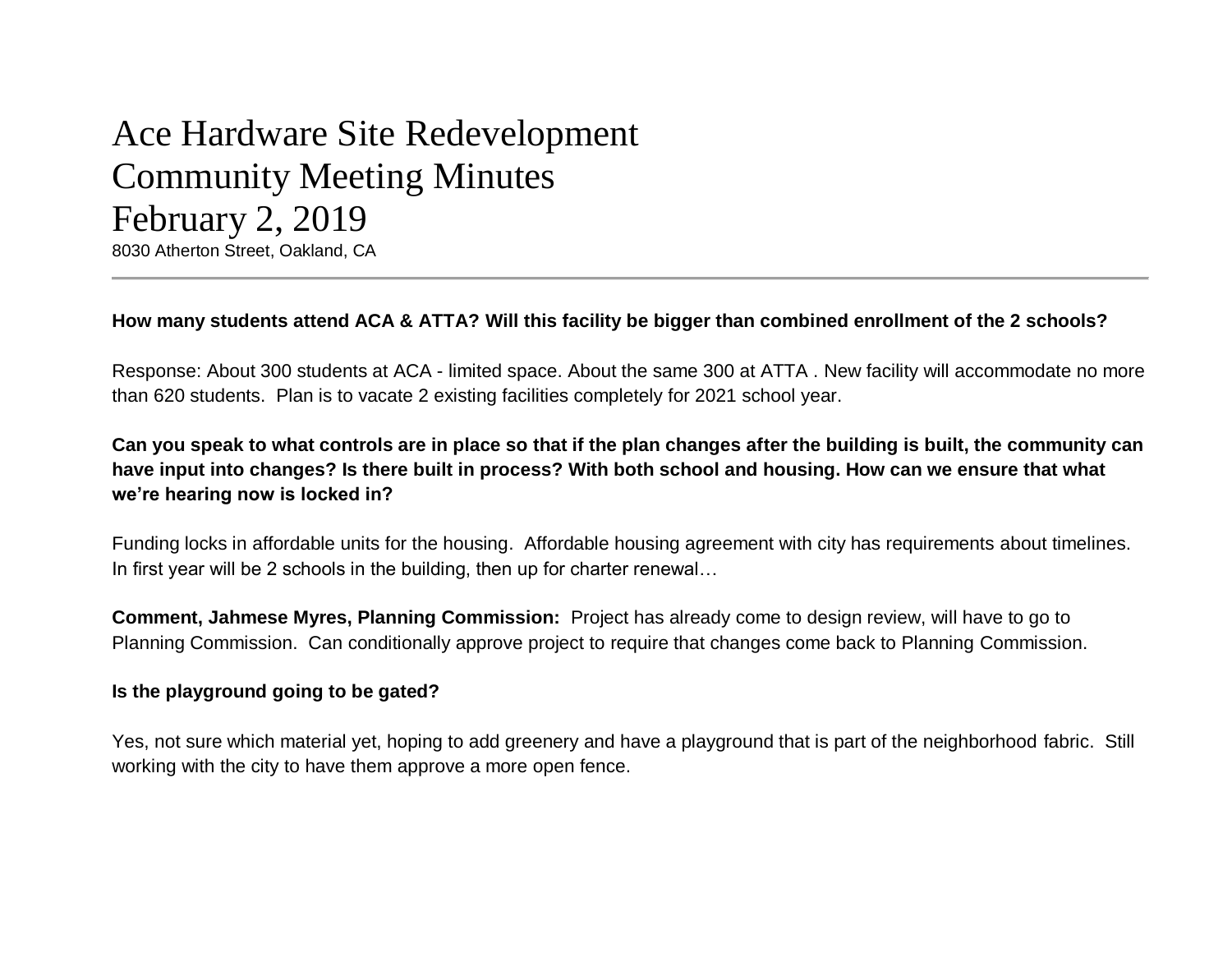## **Is ACA and ATTA privately rented?**

ACA and ATTA are privately rented

## **Community concerns over traffic during drop off and pick up:**

Don't want to allow stacking of cars on streets during drop-off/pickup. Engineers did timings of actual drop off situations. 2 sides drop off and pick up prevent stacking with 620 students. Organized vehicle use from the start of design. Access using 67th, kids loaded off to playground then exit using 68th. Public entrance on frontage of foothill is the public venue entrance.

## **Community concerns over Parking on the project.**

Site zoning is Community Commercial 2. The parking allowed is as low as .5 per unit. The city has encouraged reductions of parking below 0.5 spaces per unit levels. Feedback from some community members was to reduce parking in order to have more retail. 2100 sq feet frontage on Bancroft used for retail function was previously designed to have parking. City does not support parking at front of the building along Bancroft at this time. City requested that parking not be provided within close proximity of Bancroft frontage.

Code required parking for the school is 13 spaces. Project meets this requirement.

## **Community concerns over traffic flow on 67th and 68th .**

Community needs to continue to communicate with Transportation about traffic flow on 67<sup>th</sup> and 68<sup>th</sup>. Preferred for one way on  $67<sup>th</sup>$  and  $68<sup>th</sup>$  is something the project is open to discuss.

## **How many crosswalks for school and where? Will there be crossing guards**

Crosswalk locations are still outstanding pending coordination with city transportation. School will implement a safety program that addresses student access to and from the site.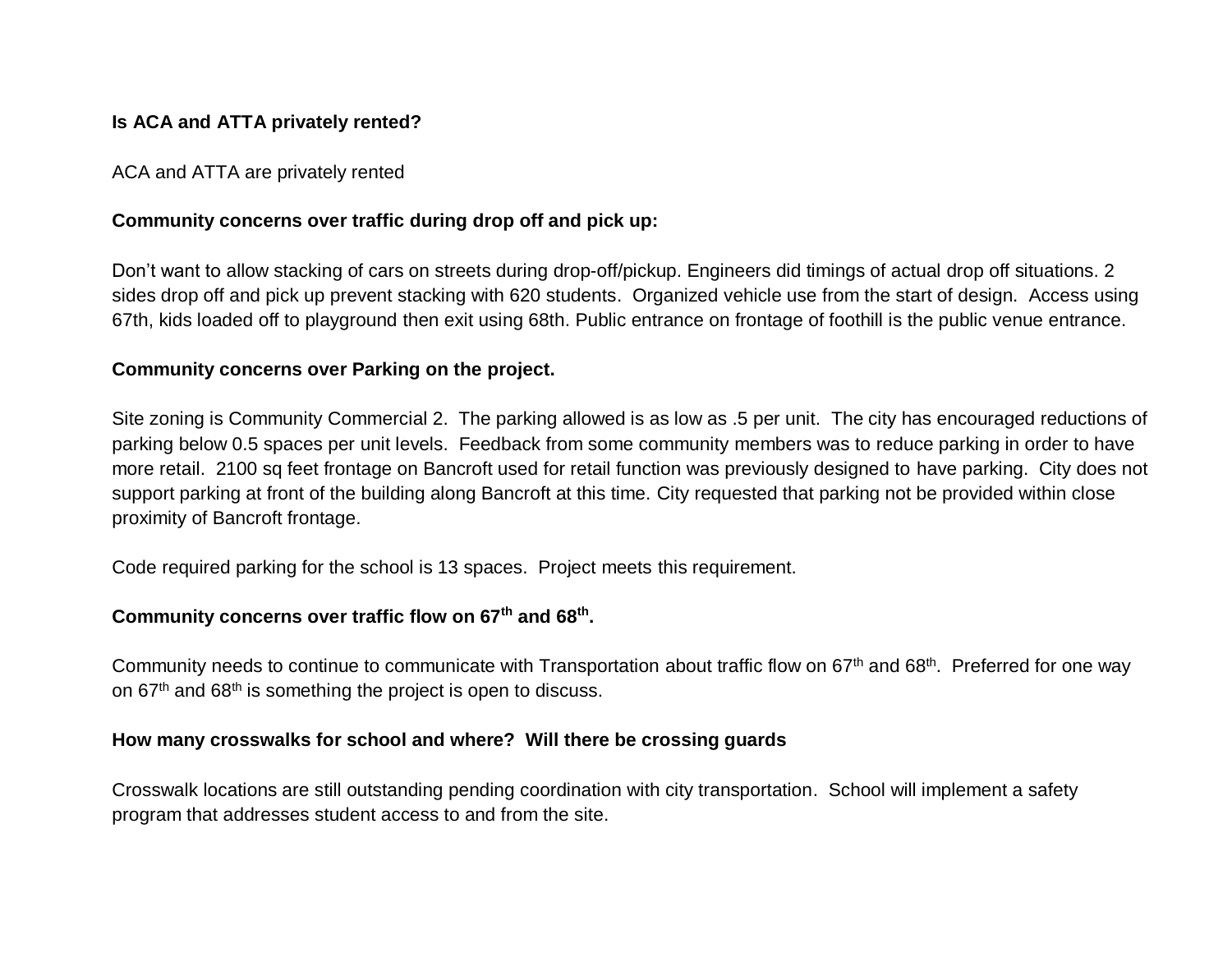### **Can the school talk about how 13 parking spaces work?**

We need to continue the conversation as we work out a plan operationally. If we want another school, we have to make sacrifices as a staff. Partnership with Eastmont for parking could be a viable consideration. Use of public transportation and other means of commuting will be important.

#### **Will there be Accessible parking onsite?**

Accessible parking spaces will be spread out consistent with code requirements for both school and housing. Accessible parking - accessible code drives the specific locations for disabled parking.

## **What about vehicles for support staff for school? People not housed at your site that come in?**

We will need to problem solve this with all the other challenges that face new school use.

## **Why isn't design consistent with look and feel of the neighborhood. Spanish tile roofs, Any visual changes?**

We collected information from about 100 buildings in area and had the architect study good design features in the area. Surrounding neighborhood is a mix of styles. Color palette based on that research and have provided 3 new options for the community to choose from. Façade elements have been softened and reduced in depth.

#### **People didn't like the porches. Have you made those changes?**

The design element of stoops was required by Planning. Stoops or porches have been removed from the project.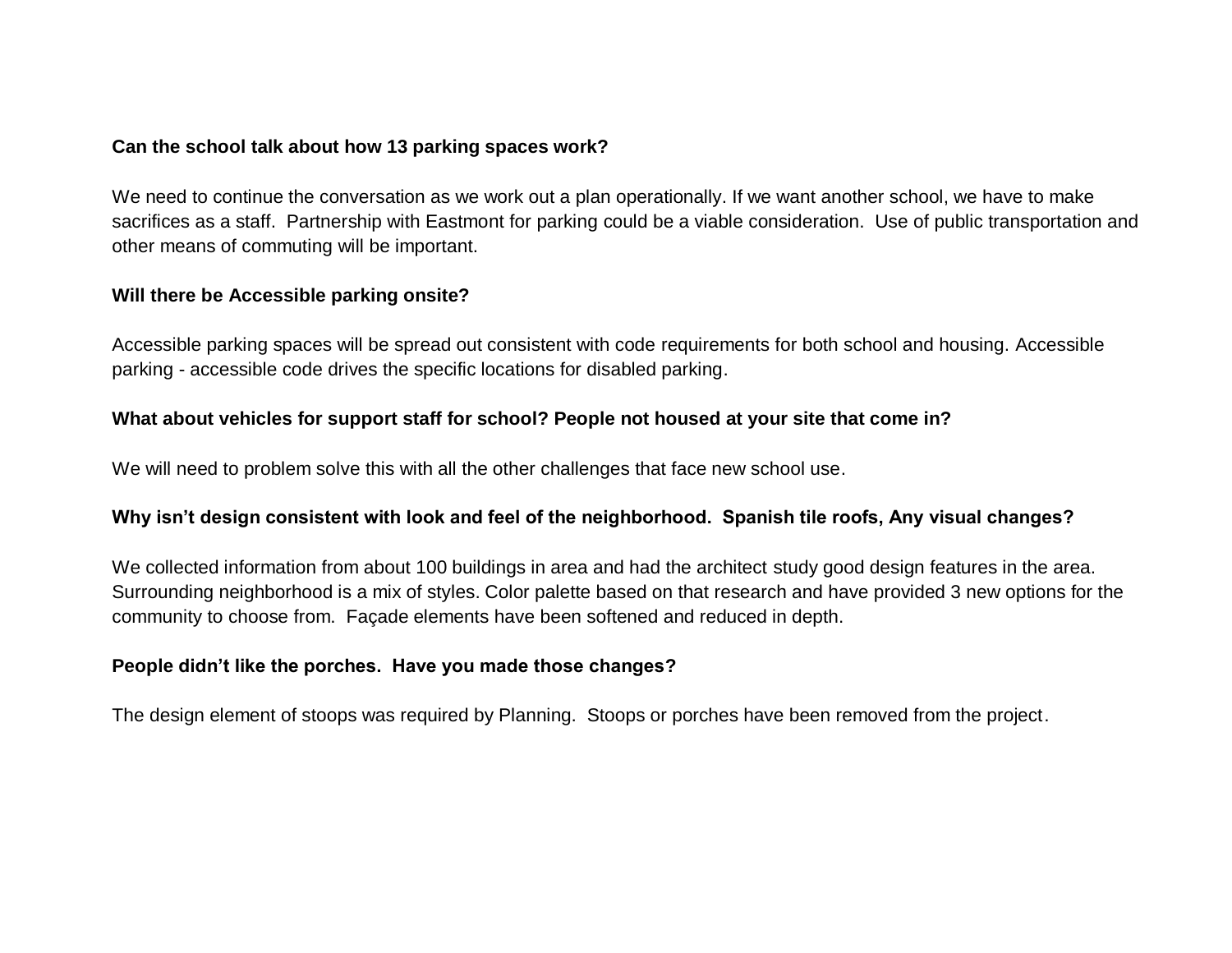# **Concern: You said for maintenance of some of your properties, properties are maintained by volunteers. Not sustainable for this project?**

The community has been misled that the Rewards program for residents is used to maintain the property. The project has never represented this to be the case. Resident Rewards is not the same as ongoing operations and maintenance. All of our properties have regular maintenance staff and vendors. We would never rely on residents to perform these duties. Some properties have garden beds maintained by residents. Residents don't do regular landscaping maintenance but they might participate in the community garden that is on their property.

#### **What is the Rewards program?**

Tenants earn points for things they might do anyway, such as paying rent on time. They can trade points for gift cards. It is not intended in any way to ensure proper maintenance and upkeep for the development.

## **What is the style the community would prefer? (question to whole meeting)**

**Community feedback on design:** We don't have any buildings with glass front. Glass at the street level won't be consistent with look and feel of neighborhood. All that will happen is the windows get broken by the community. The neighborhood needs more than just Spanish architecture.

## **Is the blue area a roadway? (referencing a graphic of the drop off / pick up traffic flow through parking garage.**

The access from 67<sup>th</sup> will be like pulling into a parking garage. Access will be controlled to ensure safety for the school and residents.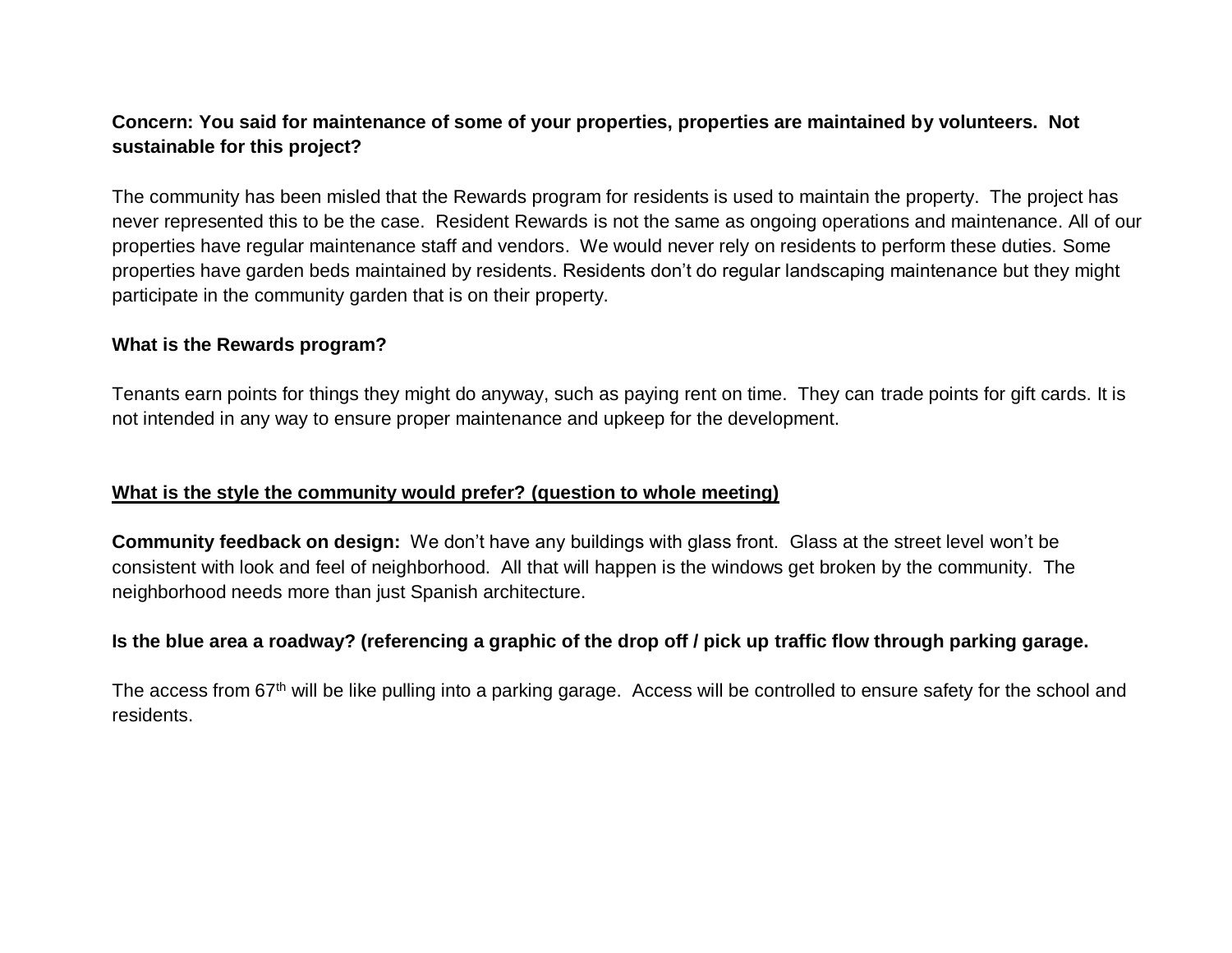## **Request for a working group with the development, city and community to discuss traffic plans.**

City traffic study takes into consideration all corridors surrounding the site. The traffic engineers and city representatives have been invited to every community meeting. They have so far declined to attend or been prohibited from attending. We intend on continuing an active dialogue between the community and the traffic consultants and hope they attend our next meeting.

# **Concern, Jose: It was brought up that people wanted a style design that fits community. The only thing that has changed is color scheme. Which is "no change" has been done. Bring bungalow design. Encompasses everything in community. This does not. Too modern to boxy.**

A school is different from a residential building. We are striving for as much glass, openness, and natural light as possible for students. Spanish architecture would result in closing off the windows and reducing natural light. This is not our ambition for this school.

Spanish architecture is suitable for a much smaller two story building. It is very hard to design a 5 story residential building and make it look like a two story bungalow. This approach doesn't work. This project is not a small residential building.

# **Are you guys in planning phase, are you on track from budget perspective? Did you have process control that goes back to feedback. How much of this feedback going to make it into your formal plan? In reality, will it happen?**

We have been working with City for 18 months on design and gathered feedback from the community. This is the 3rd official community meeting, in addition to numerous individual meetings with community members and groups. We have incorporated everything we could while balancing the ambitions of the city, community groups, and neighbors. We're preparing a FAQ's document as well as a website, that will include concerns that were raised over the last 18 months from all community outreach meeting and how they were considered and incorporating into the project.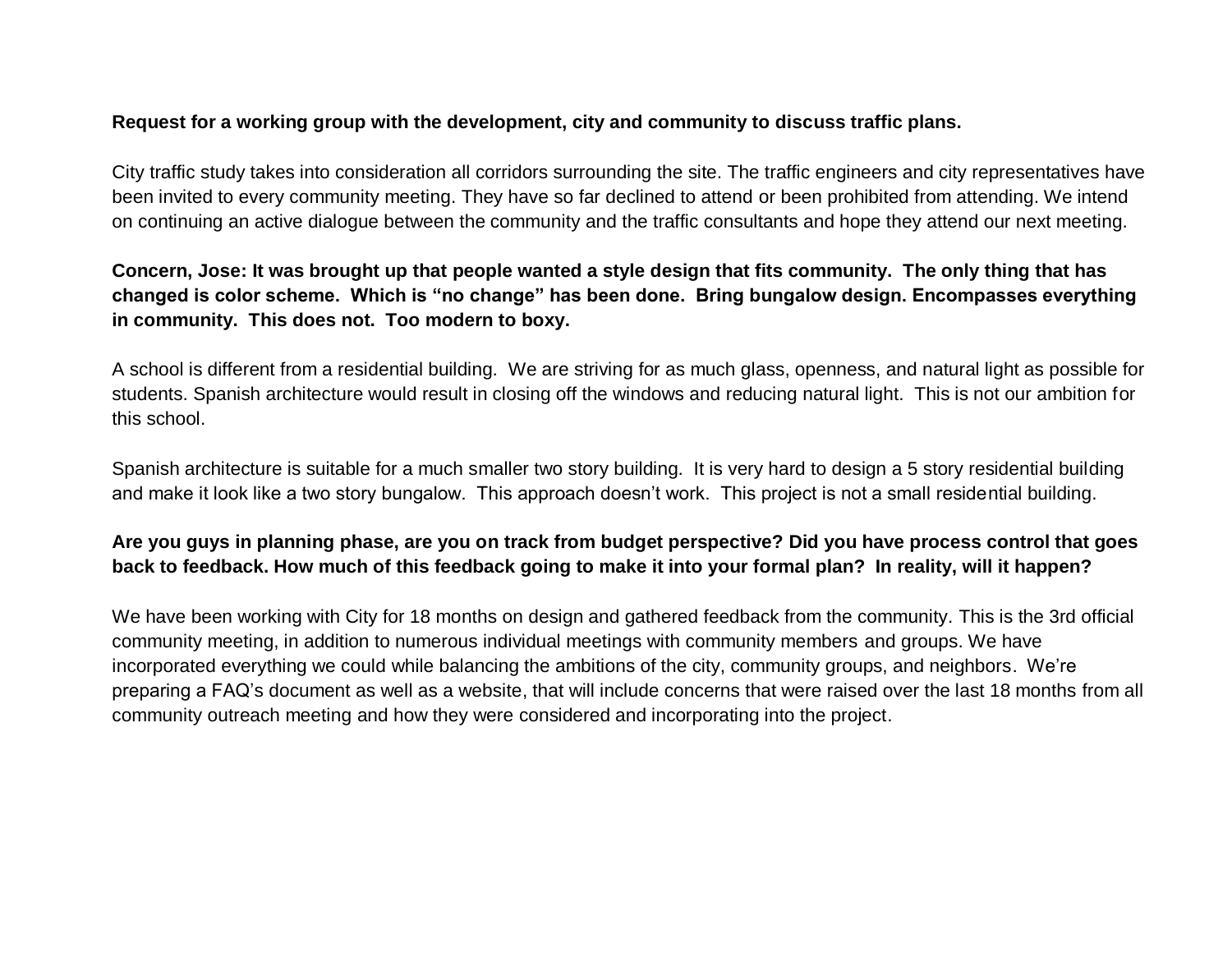# **You said you met minimum parking requirements. Give us the math, from a housing perspective, 7 in a unit? Does that make sense?**

204 units,102 parking space, accessible parking, needs based, priority after that. Up to 7 people for 3 bedroom units. Most do not have 7 people. 2 bedroom units are allowed up to 5 residents.

**Comment:** I have a school by my house, the public schools are not better, that's affecting my area. If you're on the school board, you should check those schools. This site has a lot of homeless, it's dirty. It's gonna be safer here when this is built. Going to be better for our kids to have this school.

**Comment:** Grew up here. Traffic is a major issue. Agree about concern about glass, because of glass on Foothill is dangerous. We want our children to have something beautiful. This community has not always had Spanish styles. Every building doesn't have to have that style. The school should not be postponed because of this difference of opinion.

**Cassandra lifelong resident; grandchildren attend ATTA:** Drop and pickup schools at OUSD is also challenging. There is traffic problem at all of our schools. We need change. Tired of dilapidated building. (Applaud) We, don't know why everyone is rejecting this project. There is traffic everywhere. We need something new for our kids.

#### **June, architect from D6. have you considered stack parking, and increase retail?**

Yes, we have diligently looked into this option. CityLift has a product that is in use in Oakland. We have spent a significant amount of time. Stack parking is financially not feasible in this affordable housing project.

**Comment, June:** Maybe you do hybrid. With just some stack parking.

## **Have you ever sold any of your properties?**

90+ percent we've kept. The company model for the last 20 years is to buy and hold. Owning beyond 55 years is our intention for this an all projects under development at this time.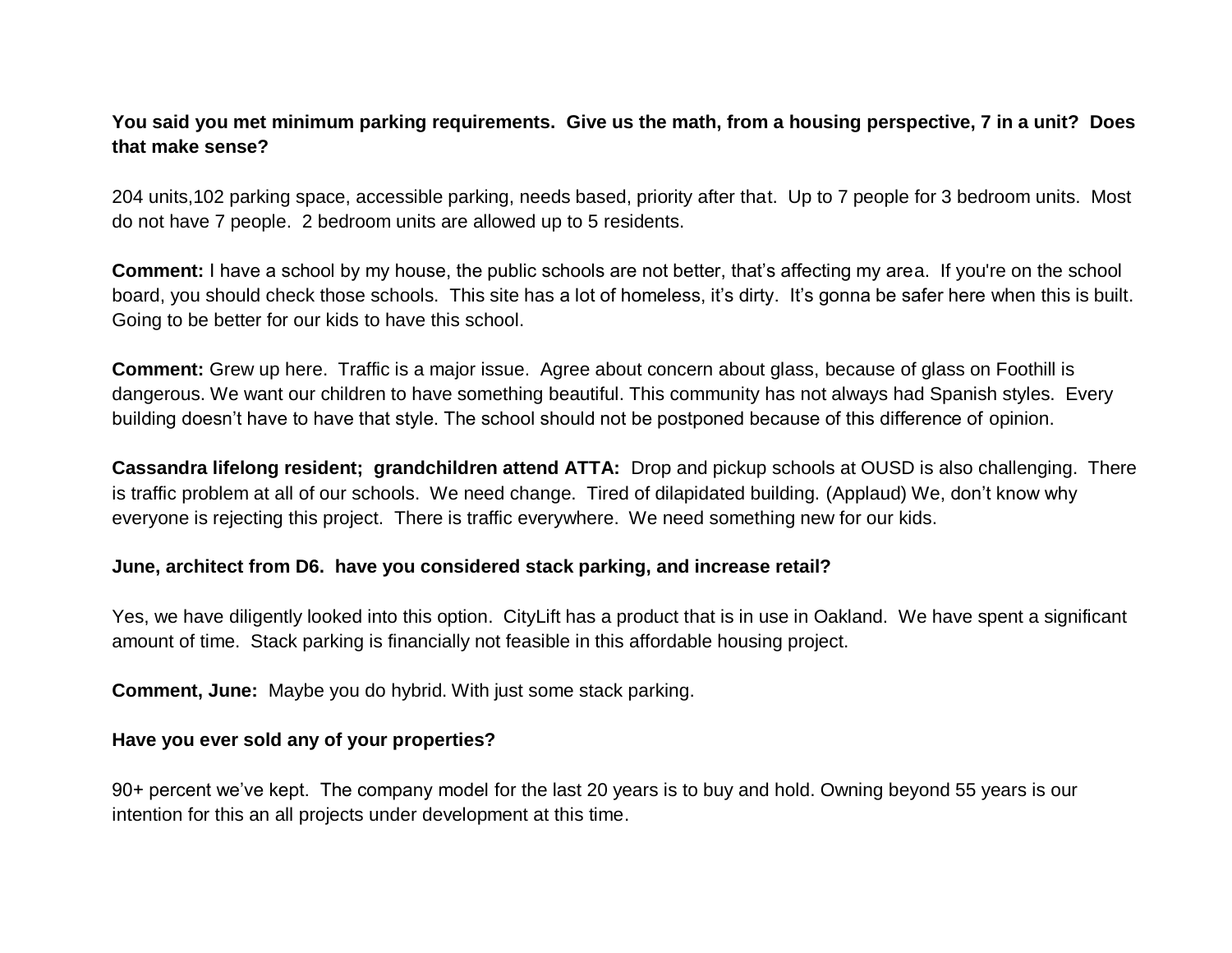**Comment, June:** In West Oakland we have CACs for projects. I recommend that. Thanks you mentioned creating a website. Create a 3D model. So people can see the mass in relation to surrounding area. CAC good way to put focused eyes on project.

# **Rahema: Oakland resident. And rainbow ncpc. When I saw drive through, it's going to be partially enclosed. Any studies of air quality and idling engines. Was there any thinking studying about cars driving through in semienclosed space**

Project design and the operational plan ensure that air quality standards are met. This includes vehicles dropping of students. The exterior of the garage maintains a minimum % of the perimeter open to maintain natural ventilation.

**Comment, Arlene:** (explained current system at RTA) 345 students dismissal in 10 minutes. Have a lot of staff out. Totally understand about air quality.

**Concern, Teacher in OUSD for 23 years:** We've had near misses at my school. A challenge for our students. Kids are darting out. I'm worried about kids getting hit. This is a huge concern. No reinforcement of how kids cross street.

**Comment, Parent:** My daughter and I were t-Boned crossing Bancroft. Definitely understand issues of traffic safety. I think it's safer what's laid out here with the drop off / pick up than other options.

**Comment:** I agree that there are traffic concerns in every school in Oakland.

**Comment:** Lived here all my life. No rejection of the project on my part. Thanks for opportunity to share.

**Comment, Carolyn:** I live on 67th street, street is very narrow. 2 cars cannot park down the street. I know this will happen, and we need to raise concerns.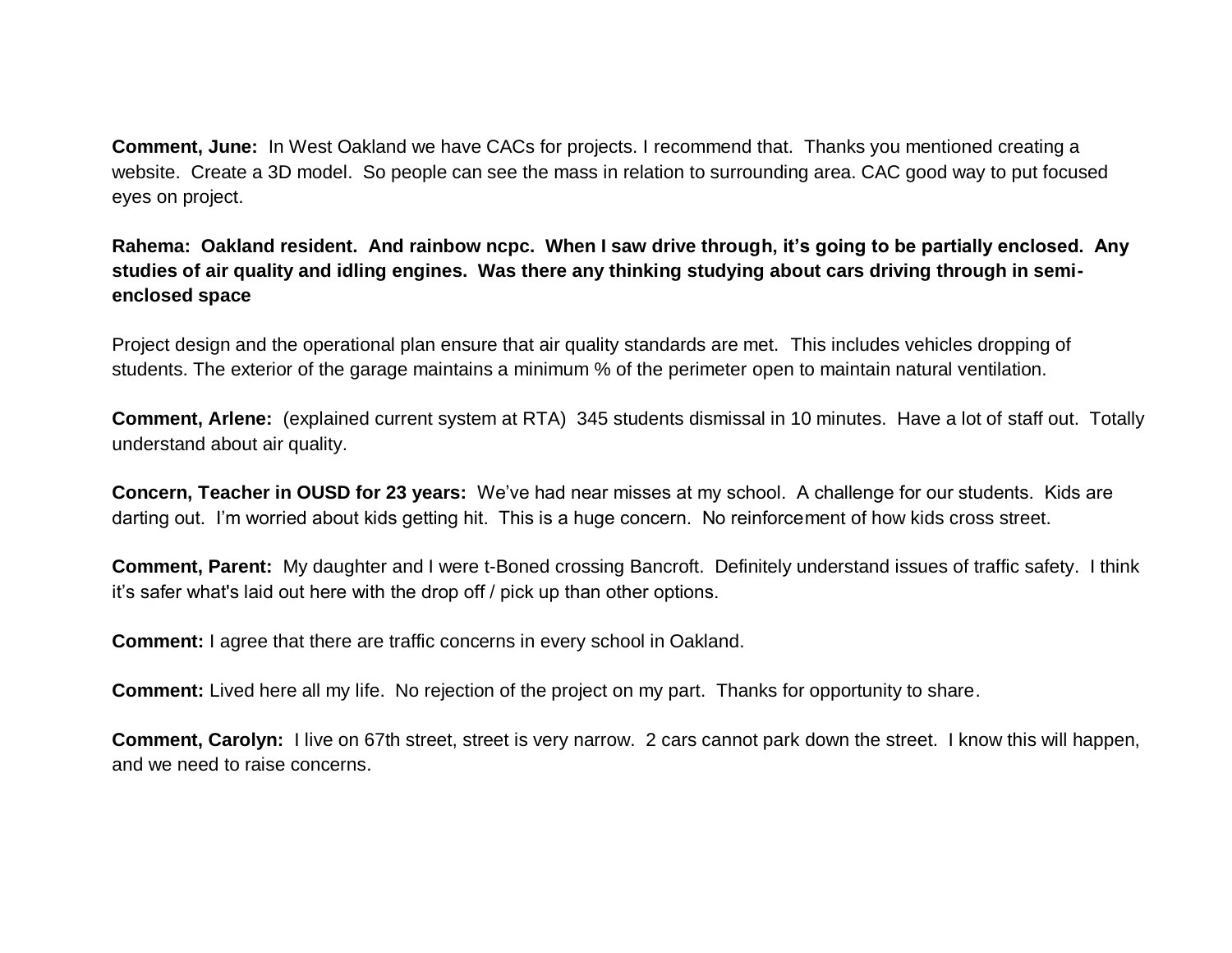# **Shanthi, Comment:** new traffic light in front of Markham. Has helped a lot. **Question: What is convo with AC Transit ? where are the stops?**

(Stops and routes were identified on the screen.)

**Shanthi, Comment:** You guys need to talk to AC transit about moving stop to make it easier. Stop is one block away, but you have to cross a street.

**I don't think size of your space supports your project. If you're bringing in these people. Don't hear you saying what you'll do to hear our concerns and make changes.** 

#### **What is happening with the wall on of 68th.**

We prefer not to have the solid wall. Open fence is the better option for the playground and the community. We are working with the city to gain support for an open fence on  $68<sup>th</sup>$ .

#### **What about the environmental impact of the gas station that used to be there? Any studies on that land?**

There is an open investigating with Alameda County. Will be boring onsite within approximately next 2 months. Investigation findings will be published on the County website.

#### **We want to see the lot cleaned up.**

A local resident is hired to clean the site. I will address it.

**Comment:** Should get the area registered as a school zone on Foothill. Slows the traffic. Helped at Markham.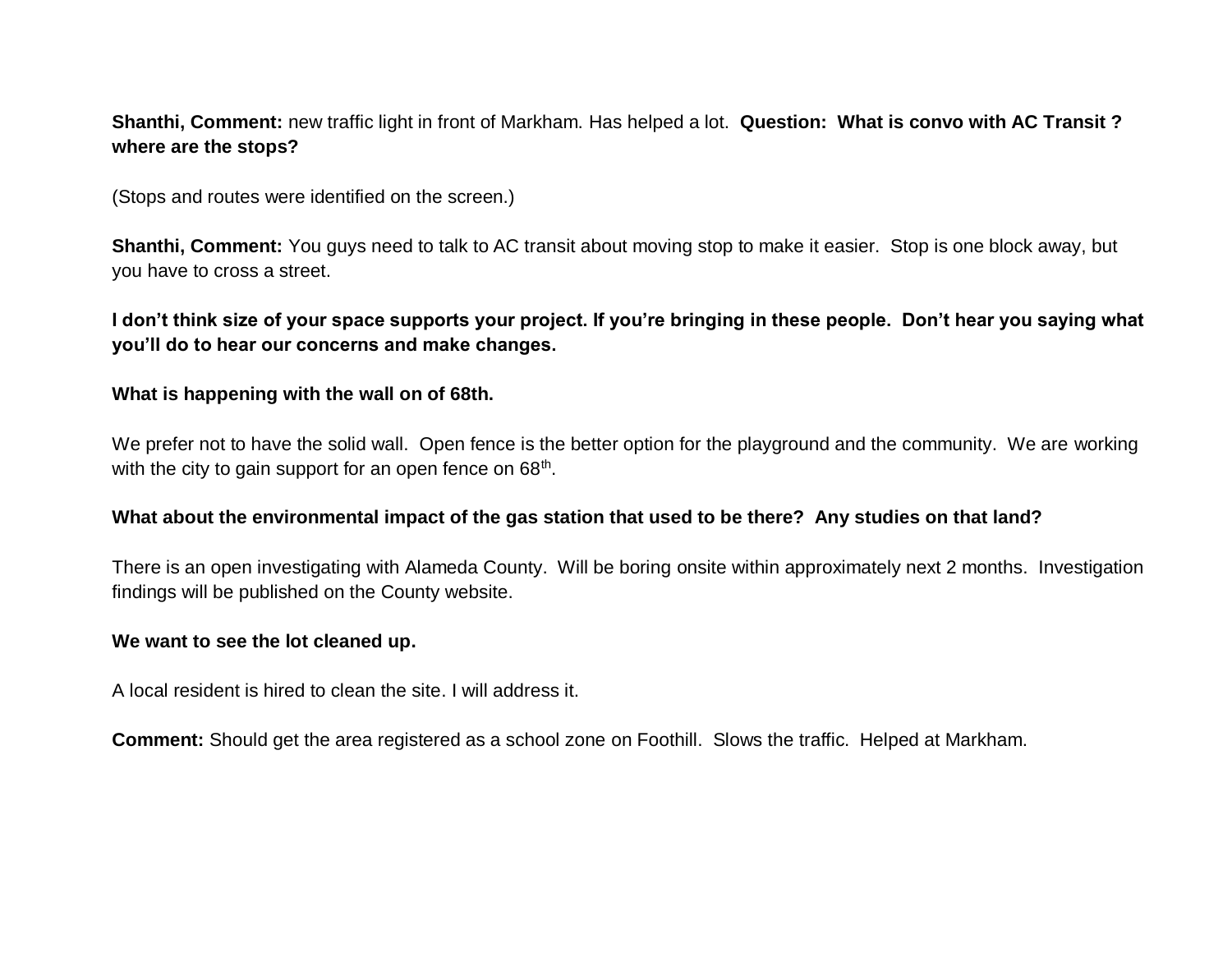**Troy: born and raised in Oakland. Project will be a catalyst in determining future developing. Why can't you go 40 60 80 to 100. We're not going to get retail if perceived as low income area.** 

We are evaluating the final AMI rates and are open to targeting above 60%. These units move someone who is living in area, and now has affordable rent. This gives them more disposable income to spend locally. Purchasing power attracts retail.

**Comment, Carla:** I got notified about this meeting 5 days ago. Next time give notice 2 weeks in advance.

**Council member Taylor**: proposed Feb 23, 1-3, focused session, same location. **Everyone agreed to date/location.**

**Comment:** Don't hold the next community meeting without the City there!

**Comment, Jose:** Would like retail to have restaurants. You need to have a vent.

**Jose, Questions for Jahmese (Planning Commission) Question about clearance on parking. Can we reduce to 30% to have a bigger retail area.**

If we target 4000 sq feet retail that will triggered threshold for mechanical ventilation. You would lose units because of ventilation shafts. We would lose 20-30 units and are not willing to consider this as an option.

#### **Can you make the leasing office smaller?**

This space function is critical for operation of the housing. It cannot be reduced lower than proposed.

#### **What was the square footage of retail?**

2100 sq foot is the size of the space available for retail. This space is still open for consideration of parking, resident open space or retail.